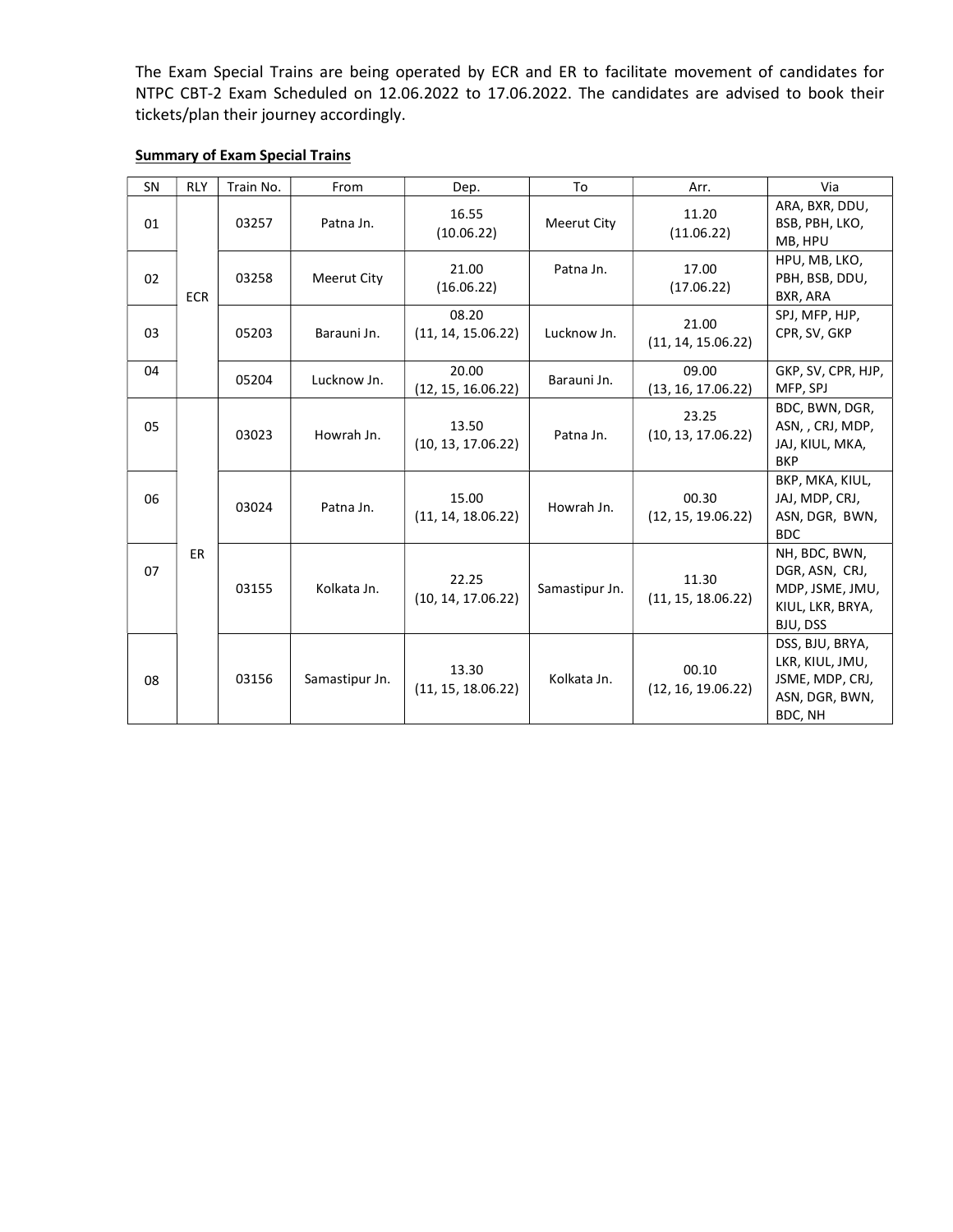## Detailed Time Table of Exam Special Trains

## (A)Operated by ECR

## 1. 03257/03258 PATNA- MEERUT CITY - PATNA Express Special (TOD).

|                                  |          |            | Date of run                    |                       |          |  |  |
|----------------------------------|----------|------------|--------------------------------|-----------------------|----------|--|--|
| 03257 Ex - PATNA                 |          |            | $10.06.22 =$<br>01 Trips       |                       |          |  |  |
| 03258 Ex- MEERUT CITY            |          |            | $16.06.22 =$<br>01 Trips       |                       |          |  |  |
| Composition                      |          |            | SLR/D-2, GS-2, GSCN-14 = 18    |                       |          |  |  |
| 03257 PNBE-MTC<br><b>Station</b> |          |            |                                | <b>03258 MTC-PNBE</b> |          |  |  |
| Arr.                             | Dep.     |            |                                | Arr.                  | Dep.     |  |  |
| 10.06.22                         | 16.55    | PNBE       | PATNA JN.                      | 17.00                 | 17.06.22 |  |  |
| 17.50                            | 17.52    | <b>ARA</b> | <b>ARA</b>                     | 15.48                 | 15.50    |  |  |
| 19.08                            | 19.10    | <b>BXR</b> | <b>BUXAR</b>                   | 14.48                 | 14.50    |  |  |
| 21.00                            | 21.10    | <b>DDU</b> | PT.DEEN DAYAL UPADHYAYA<br>JN. | 13.10                 | 13.20    |  |  |
| 22.10                            | 22.15    | <b>BSB</b> | VARANASI JN.                   | 12.20                 | 12.25    |  |  |
| 00.10                            | 00.15    | <b>PBH</b> | PARTAPGARH                     | 10.00                 | 10.05    |  |  |
| 03.00                            | 03.10    | <b>LKO</b> | LUCKNOW JN.                    | 06.30                 | 06.40    |  |  |
| 08.40                            | 08.48    | MB         | MORADABAD JN.                  | 00.47                 | 00.55    |  |  |
| 10.30                            | 10.32    | <b>HPU</b> | HAPUR JN.                      | 22.35                 | 22.37    |  |  |
| 11.20                            | 11.06.22 | <b>MTC</b> | <b>MEERUT CITY</b>             | 16.06.22              | 21.00    |  |  |

### 2. 05203/05204 BARAUNI - LUCKNOW - BARAUNI Express Special (TOD).

|                    |               |            | Date of<br>run                            |               |       |  |
|--------------------|---------------|------------|-------------------------------------------|---------------|-------|--|
| 05203 Ex - BARAUNI |               |            | 11.06.22, 14.06.22 & 15.06.22<br>$\equiv$ | 03 Trips      |       |  |
| 05204 Ex LUCKNOW   |               |            | 12.06.22, 15.06.22 & 16.06.22<br>$\equiv$ | 03 Trips      |       |  |
| Composition        |               |            | SLR/D-2, GS-2, GSCN-14 = 18               |               |       |  |
|                    | 05203 BJU-LJN |            | <b>Station</b>                            | 05204 LJN-BJU |       |  |
| Arr.               | Dep.          |            |                                           | Arr.          | Dep.  |  |
|                    | 08.20         | <b>BJU</b> | BARAUNI JN.                               | 09.00         |       |  |
| 09.15              | 09.20         | SPJ        | SAMASTIPUR JN.                            | 07.00         | 07.05 |  |
| 10.15              | 10.20         | <b>MFP</b> | MUZAFFARPUR JN.                           | 06.00         | 06.05 |  |
| 11.10              | 11.15         | <b>HJP</b> | HAJIPUR JN.                               | 05.45         | 05.50 |  |
| 12.30              | 12.35         | <b>CPR</b> | CHHAPRA JN.                               | 04.25         | 04.30 |  |
| 13.45              | 13.50         | <b>SV</b>  | SIWAN JN.                                 | 03.10         | 03.15 |  |
| 15.50              | $16.00 -$     | <b>GKP</b> | GORAKHPUR JN.                             | 01.00         | 01.10 |  |
| 21.00              |               | LJN        | LUCKNOW JN.                               |               | 20.00 |  |